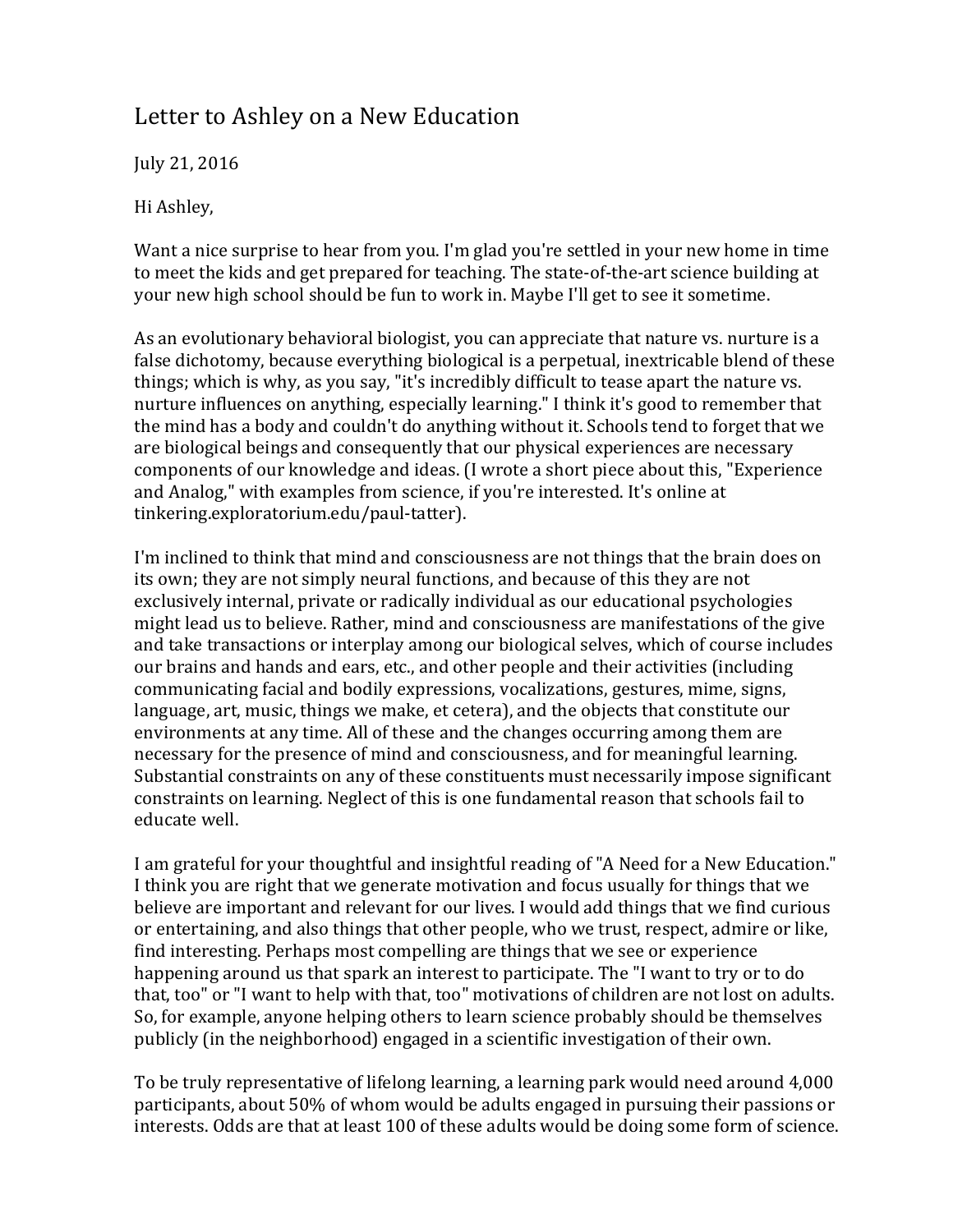Regular access of young people to these adults, and vice versa, would have a very compelling effect on learning and discipline. As you say, "I love how inclusive the whole idea is-educating not just children and grandchildren, but parents and grandparents too." The mutual simultaneous learning could be profound. You go on to say, "The Learning Parks idea is a total revamp of what we have currently, and I love that! A place where anyone can come and feel welcome, encouraged, and motivated to better themselves and their community. It's a creative force that can totally change the trajectory we are on. I think the one thing I would attempt to add in there is the teaching of self-discipline."

I understand your concern for teaching self-discipline; it is shared by many. But I believe that the perceived need to teach discipline is a consequence of inadequate learning environments like schools. What we really seem to mean by this special use of the term is the repression of our distaste, disinterest, or revulsion for doing something; or a willingness to do something for which we feel no purpose or motivation. As educators we have to figure out the differences between discipline and obedience. I think selfdiscipline is largely a natural correlate of need or interest and does not need to be taught. Early examples are seen in the discipline children apply to learning how to walk or talk, and to many other behaviors, both physical and social, that they work to master. This self-applied discipline of youth continues with the many things they see their elders doing that they also want to do. People of any age show great discipline in learning everything from hitting a ball to driving a car to reading a book to playing a violin to building a robot, when they are associated with other experienced people that thrive on these activities.

An effective place of learning would organize itself to utilize these sources of discipline that are more powerful and long-lasting than coercive forms of "discipline" that are actually forms of obedience imposed by authorities and reinforced by rewards and punishments like prizes, privileges, detention, retention, grades, tests, and diplomas (All state governments have criminalized not attending school.), or the promise of money (jobs) that often eludes many young people, especially after they are burdened with college debt. I don't believe that people have to be taught discipline, but they may need context and support in applying it. On the other hand, obedience has to be taught, and people have to be trained in it; and we should be wary of its purposes and consequences. It is almost always justified as being "good for you" or being "required" by some unquestioned authority, or being "necessary" to get something like a good job.

Education should never be obsessed with preparing employees, and to make it principally so is probably unethical, and certainly deprives people of opportunities to become fully human; but that is another issue. I advocate excluding coercion and trusting the learners because, in comparison, the alternative is substantially short-lived and ineffective. It is most especially clear that thoughtfulness and good judgment, creativity and invention, inquiry and application to life are not learned through coercion, but rather through the full and voluntary exercise of a person's own capacities. Of course we would have to accept, or better celebrate, that the outcomes of this will be unpredictable and diverse. And of course to educe this would require exhaustive attention to the qualities and constituents of environments for learning. Of what should these environments consist to most effectively support diverse and complex learning?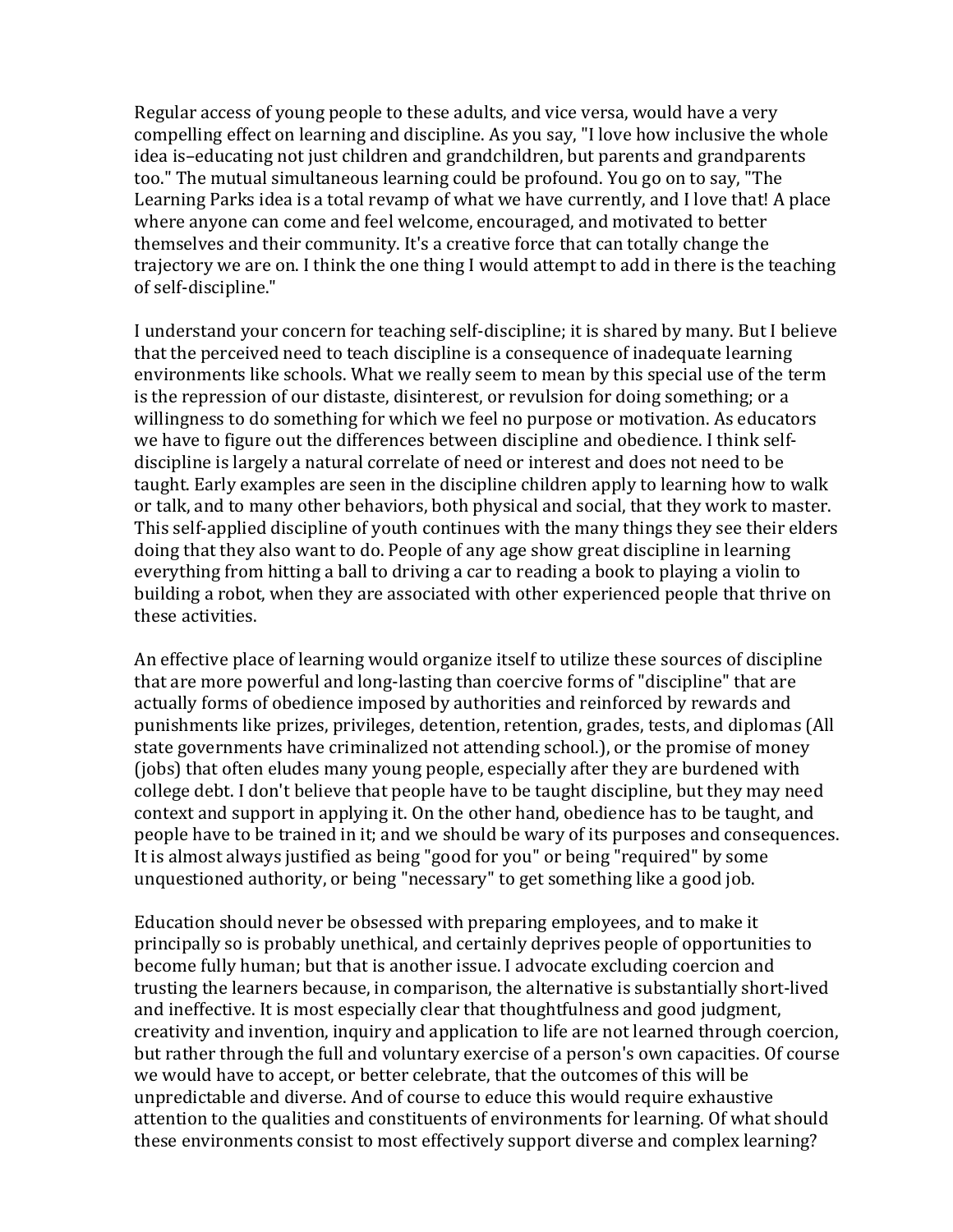The means become the end. The way we get there is what we get in the end. What kind of world and people do we want to end up with? Our means will tell us. "How many goodly creatures are there here! How beauteous mankind is! Oh, brave new world, that has such people in 't."

And there are so many other sources of discipline that are biologically and culturally grounded, such as the impulse to help others. This inclination is extremely strong and readily overcomes our reluctance or disinterest in doing something onerous, but which has a purpose we believe in. This comes from our being social animals and certainly from a parenting instinct, but it has generalized to many contexts. An example I saw involved the 30 teen-aged interns at our science center, who provided science programs for elementary school children. These interns were surrounded by adults who cared about them and who were engaged in experimentation. But what really sustained the discipline to learn science for these teens was the continually growing interest and personal growth they derived from it, and the desire to share and to help younger children learn science.

You ask, "If there is no positive reinforcement (such as recognition or awards) besides one's self-satisfaction, I wonder how that would continue to motivate individuals to better themselves." As you suggest, we certainly respond to our feelings of selfsatisfaction, but perhaps even more profoundly we respond to gratitude, respect, love, caring, loyalty, or the needs, cooperation, support and approval of our friends, colleagues, neighbors and community. Because we are social animals, the most powerful "reinforcements" and "rewards" (an inadequacy of these terms is their medication-like, and terminal, and perhaps selfish specificity) are occasions and feelings that arise within sustained, social relationships.

In this kind of context I think would prosper your idea for "a sort of 'anti-elective', where every given time period an individual has to become involved in a topic they've been avoiding." I agree with you that it is educationally beneficial periodically to challenge people to move beyond their comfort. How about minding the kids, or cleaning up, or showing you love me, as well as racism, and what are you voting for, personally offensive topics or opinions you detest, or snakes, Light in August, Hamlet, the car manual, singing, dancing, and topology? And I really like your idea of "someone of relation to the individual (a child/grandchild, a friend, a mentor,  $etc$ )" requesting a topic for that person to explore. As you say, "I'm not sure exactly what it would look like, but I do believe there should be some sort of aspect of the Learning Parks that essentially makes people do something they wouldn't otherwise do." Yes. Thanks for improving learning parks with this idea.

I think your observation about students of any age not knowing what to learn is an important one. However, this only becomes a dilemma when we isolate young people in classrooms with a single adult whose principal, perceived activity is to tell those young people (sometimes in charming or participatory ways) what they must remember. People of any age can sustainedly only want to learn something with which they have had some experience. So an effective environment for learning would be filled with a great diversity of people of every age doing every available variety of things for which they have a passion. It is a natural way for people to become exposed to new things. As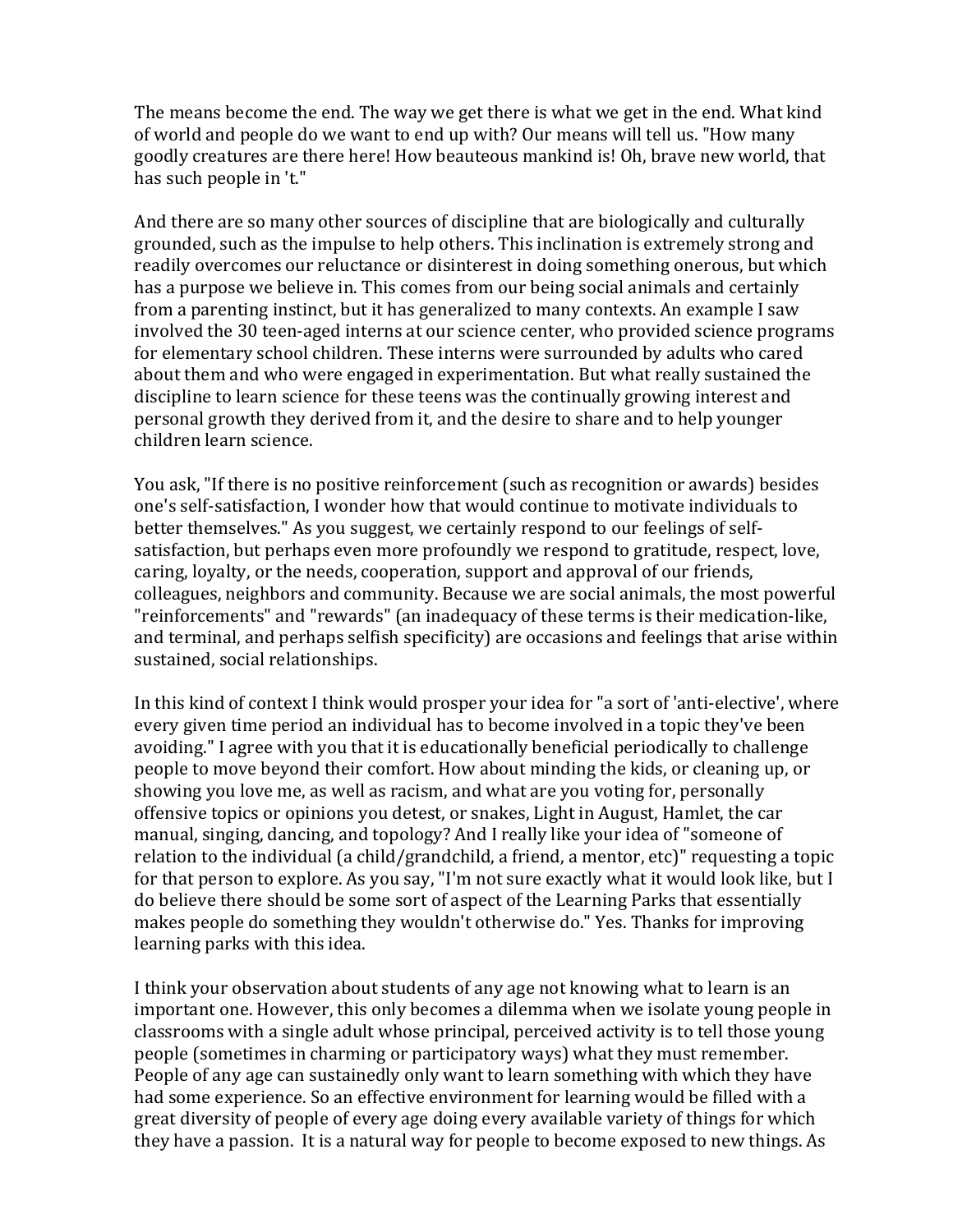you say, "Educators would have to make important topics like history and language arts relevant to the lives of the students, because the students usually won't be able to piece it together themselves (since doing so would necessitate a knowledge of the topic in the first place, that which the student won't have)." Perhaps the best way to do this is for anyone, including educators, to show the relevance in their own lives.

Language arts would be associated with a passion for communicating and imagining, and helping or cooperating and being understood, and history with a passion for storytelling, wonderment at the range of human behavior, and a curiosity about how things got to be the way they are. And you are so right that "making it topical to each student would then require quite a bit of knowledge about the student themselves, since real-world relevancy would differ [from person to person]," but also it would differ from time to time for the same person. So much in education depends on timing, on the confluence of personal developmental strands with appropriate resources and opportunities to use them. There is no predictable, optimal time for everyone to learn to use the calculus. Effective educators would have to maintain long-term relationships with learners. The way schools are organized we can't even come close to understanding and nourishing the complexity of learning in human development.

How do we deal with a complexity beyond the capacity of any one person to embrace or fully understand? We have chosen to lay the burden on the individual, the student, and to blame the consequences on the teachers. The purpose of this is to so constrict and simplify the possible activity and content that there is no room for the unexpected, for the unknown surprises of complexity. The result of this approach is a mechanization of education, with grade levels, graded curricula and graded tests, in which we mass process students in competitive, semester-long events. Teachers are forced by this system to spend most of their time and attention, most of their creative thought, on subject matter information, data organizing and processing, and administration, rather than on understanding each student, and living their passion for something they do. And students spend most of their time and attention on trying to make the grade, or tuning out, rather than on becoming enriched and versatile human beings.

It seems to me an objective absurdity to classify our lives into precise, predictable stages, and for the later first or entire second stage to isolate our young from the workings of the world and society at large by confining them in institutions that occupy nearly a majority of their waking time for much of the year; and to do the same for our most elderly as well. And not only that, but to segregate them narrowly by twelve-month age differences, or points on a test score, or disability diagnoses. It seems even more absurd to classify either learning or curriculum into precise, predictable steps or stages and to insist through institutionalization on the identical scope and sequence for nearly everyone. We are all much too diverse to thrive under such constraints. Experienced teachers may tell you that only valedictorians always can march to the steps of a standardized curriculum.

An alternative to this would be to place the burden of complexity on a lavish and evolving social and natural educational environment, which could absorb, embrace and respond to uneven and unexpected developments from equally unexpected sources. This was the impetus for the learning park idea. It was one idea for moving away from a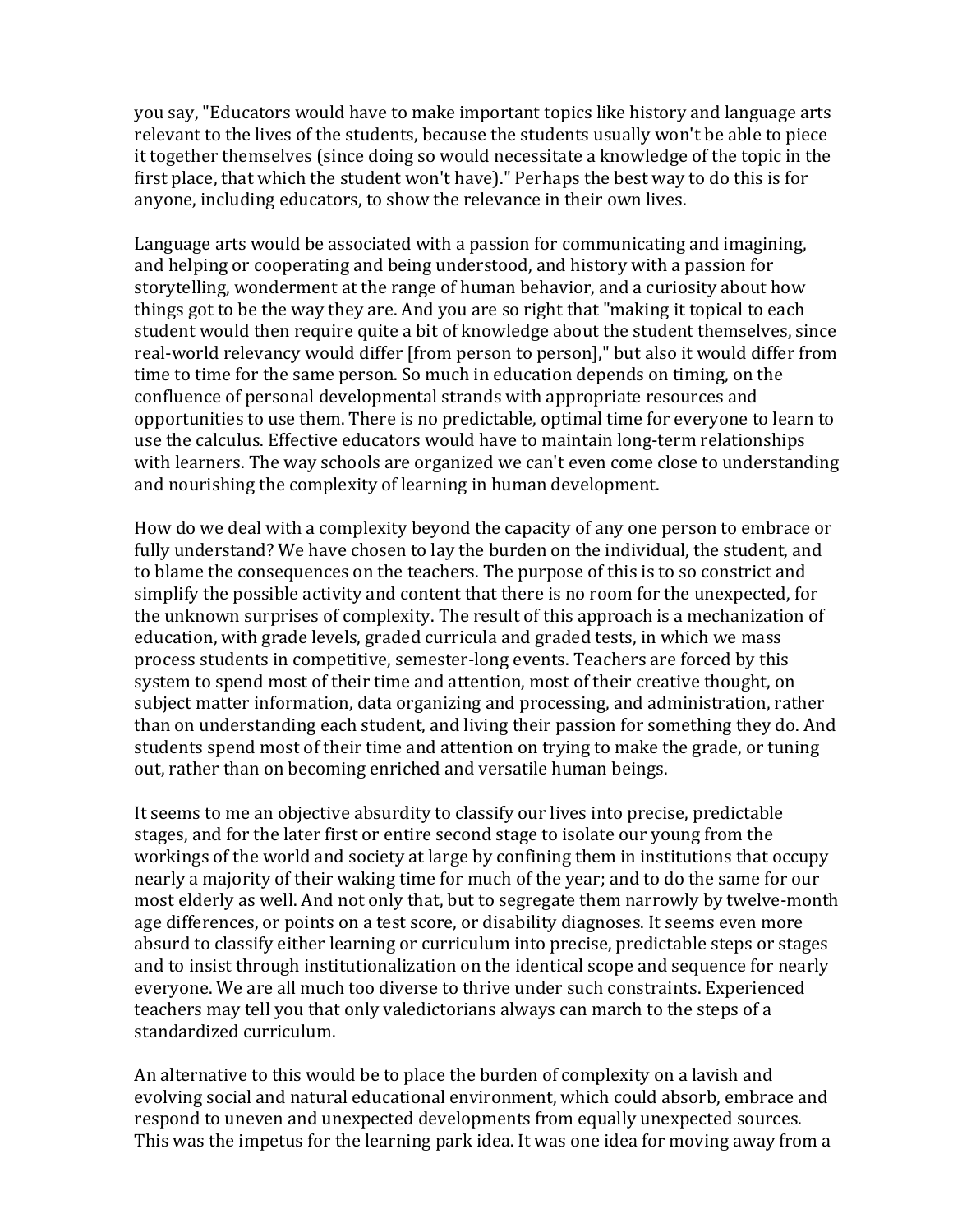confined and relatively sterile school and classroom environment to a diverse and complex learning environment that is in fact an amalgam of different environments, and for moving away from the social isolation of an age-restricted group of peers and a single instructor to an all-age inclusive social milieu with a great diversity of collaborative associations from which to learn, and for moving away from a narrowly defined and rigid in both scope and sequence curriculum to a fluid and agile continuum of practice, full of resources, that can adapt to ongoing changes in learning needs and activity.

The ongoing learning transactions among all these complex constituents are what meaningfully educate, not just teachers in their traditional role as presenters, although educators as facilitators are necessary constituents of any place of learning. However, perhaps the most critical role of an educator is to help determine what specific things (objects, behaviors, people, activities, conversations, etc.) of all kinds could be introduced into the learning environment so as to make it most educative. most supportive of growth for the people involved at the time. But there still remains as much of a beneficial role for chance in education as for research and planning. Healthy educational environments embrace chance.

Since the learning dynamics and constituents for every person are diverse, complex, evolving and unpredictable, and furthermore depend upon ongoing transactions with the available social and natural environments, all of which is far too complex and motile to anticipate, it makes most sense for a humane and effective education to eschew cramming learners into identical, individual, preformed canisters and sending them down a sixteen-year-long vacuum tube, and rather to focus its attention on creating the most rich and complex environments for learning imaginable, and equally to focus on understanding its participants well enough to facilitate their transactions with these environments to be in maximum service of their growth as human beings. Becoming educated is about a lifetime of becoming a person.

Because you are a teacher in a school, I understand your need to distinguish among students and to have methods to do so. But we need to ask ourselves for what purposes do we need to distinguish among students? What purposes would serve the best interests of the learners? How would our attitude or methods change if these students ranged in age from five to seventy-five, or if the purpose were to better understand how each person learned and how to engage their interests; or if the purpose were to become a more helpful educator and effective learner? It seems to me that being "tested, evaluated, judged, ranked, separated, sorted, classified, and placed" are already consequences of distinguishing among people, and are harmful as methods of doing so. These are primarily management conveniences. I do not see how these actions benefit the education or growth of the persons to whom they are applied. However, they certainly affect the opportunities they have, and the resources available to them, and their social and economic status both now and later. I see these as unacceptable sources of inequality.

In many ways our schools have been kidnapped by consequences of our economic system and the beliefs, metaphors, models and motives that drive it. The organizational, management, production and quality control models, the underlying profit motive, the